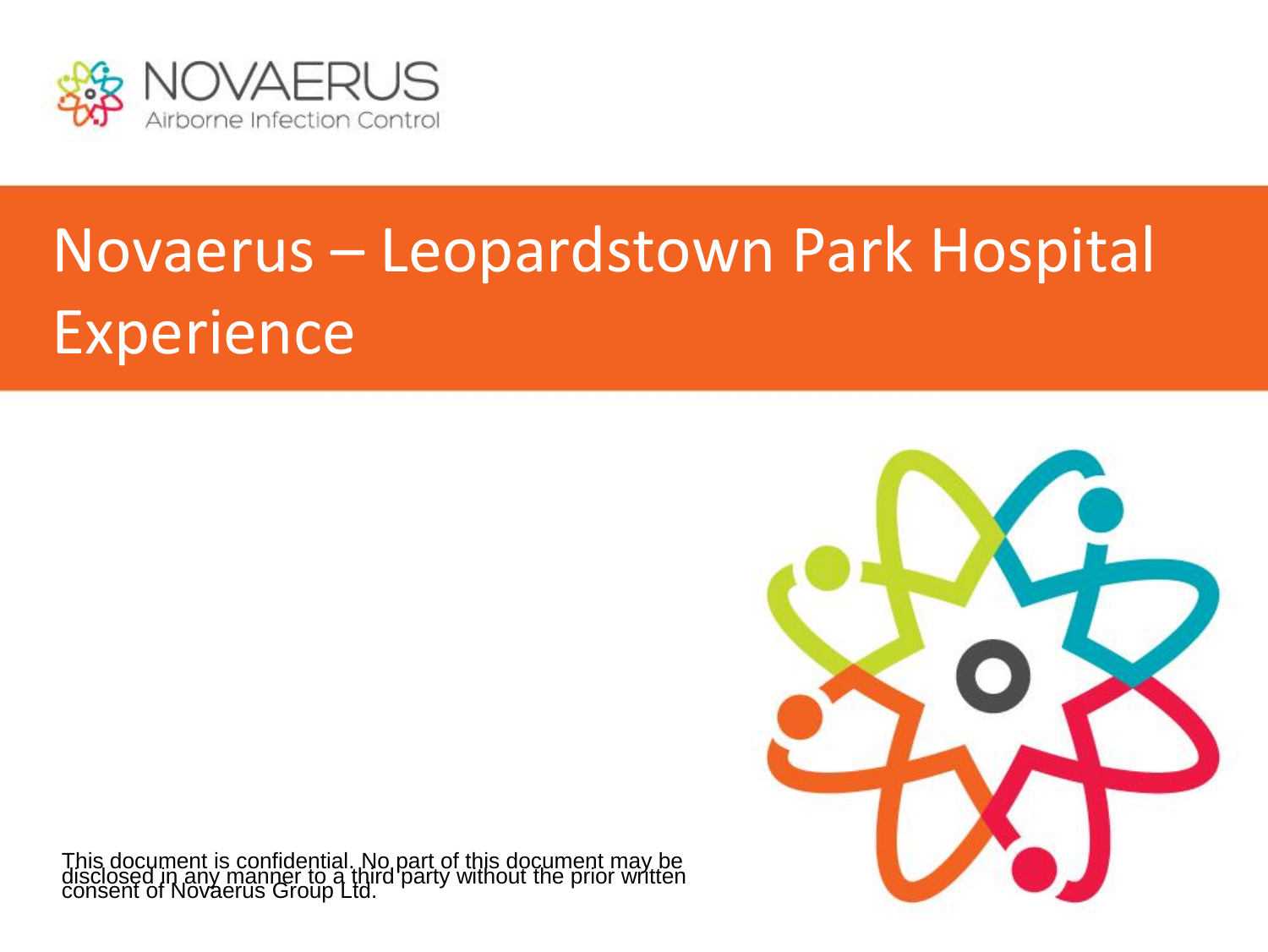

### Mr Gerard McEntee **Assistant Director of Nursing**

Over thirty years experience in Health Care provision, twenty nine of which were in various NHS organisations.

Previously worked as a Service Manager for large NHS Trust in England and gained valuable experience of electronic health record systems.

novaerus.com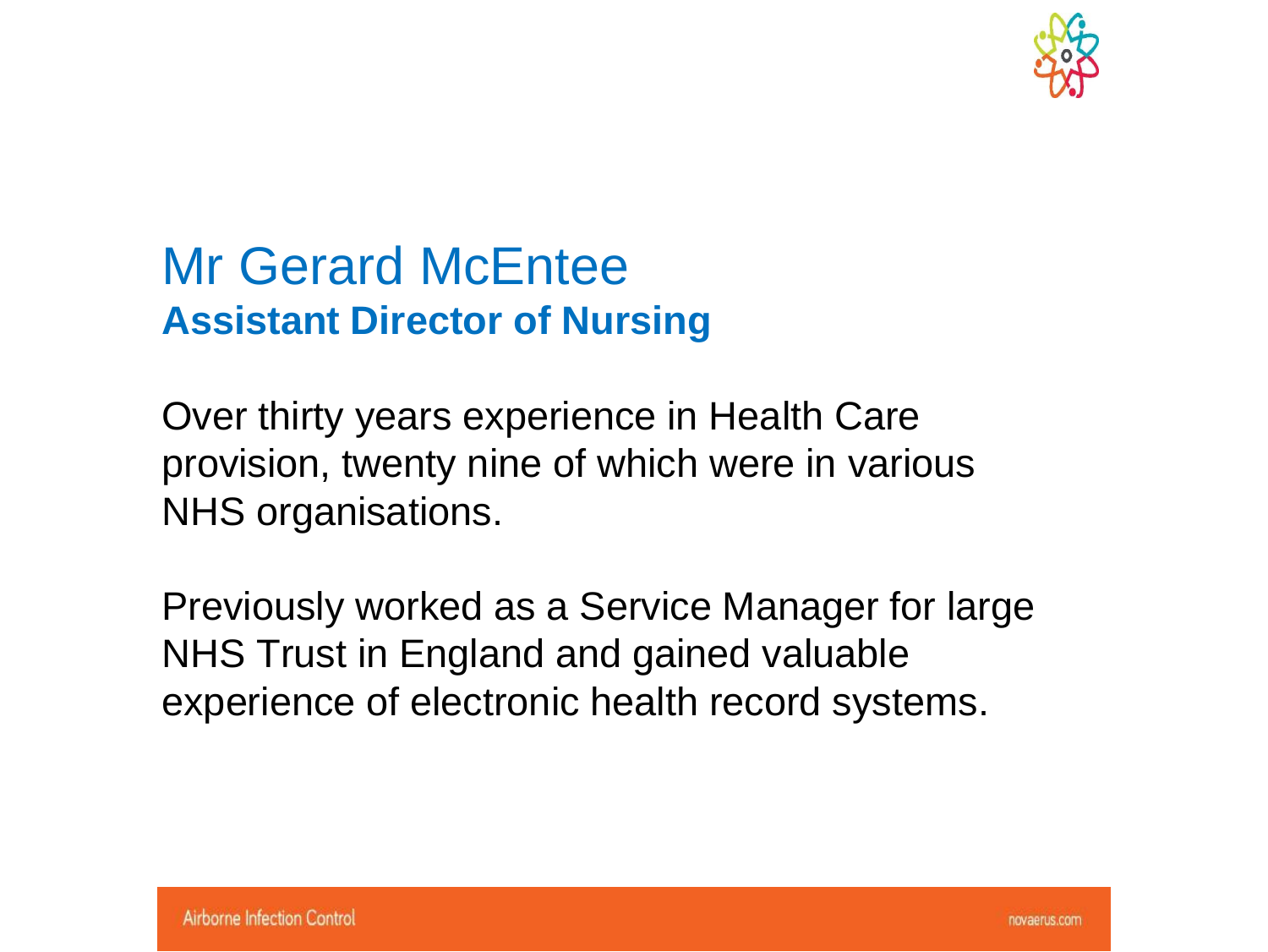

### Leopardstown Park Hospital

- 171 bed Older Persons Hospital.
- Comprises long term, respite and rehabilitation facilities.
- In excess of 200 patients that attend day care facilities.

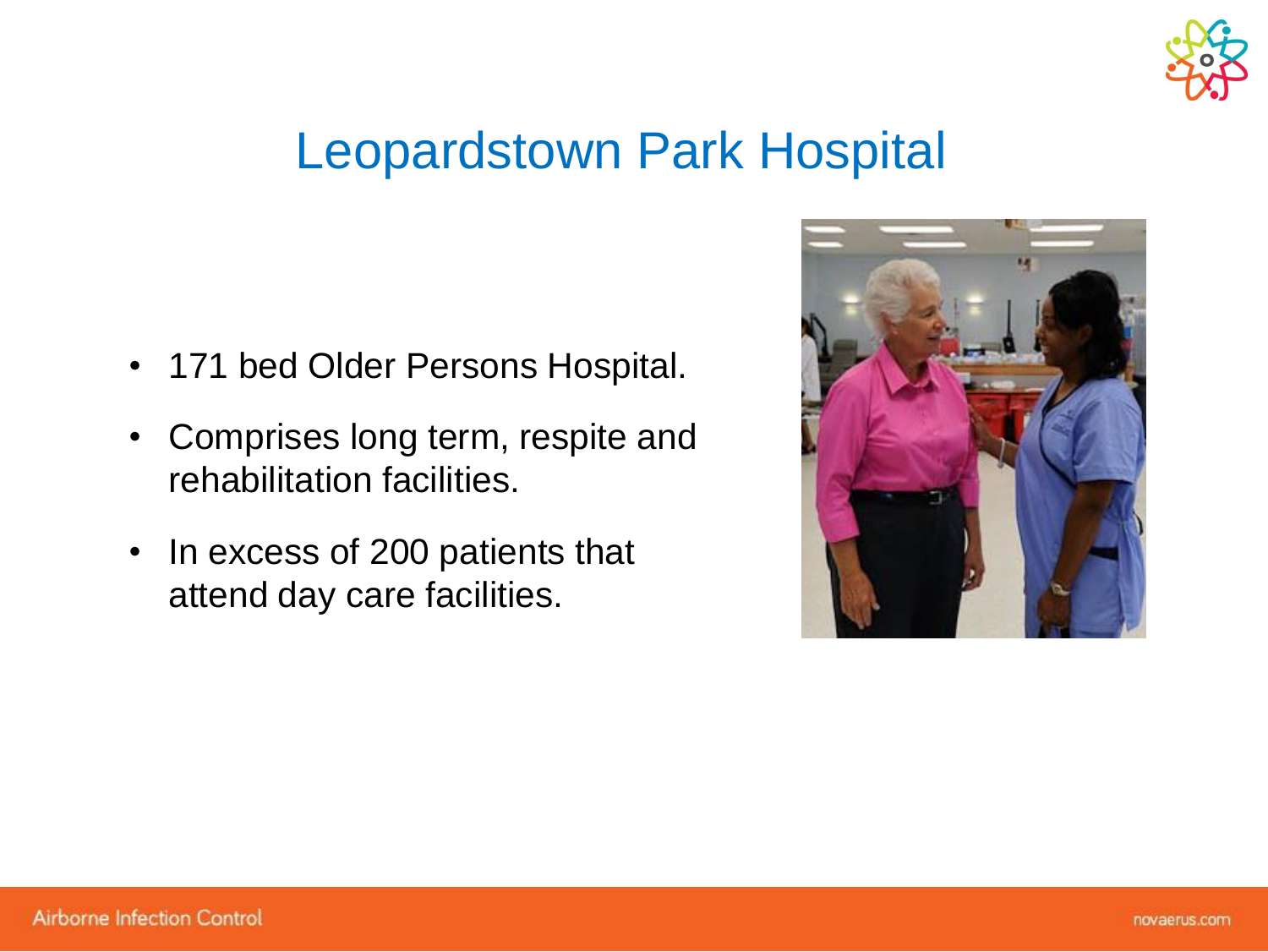

#### Implementation of the Novaerus System



Odour issue in nightingale ward due to patient suffering with leg ulcers.

Conducted 2 week trial using NV200 portable units in June 2011.

Found immediate reduction in odours.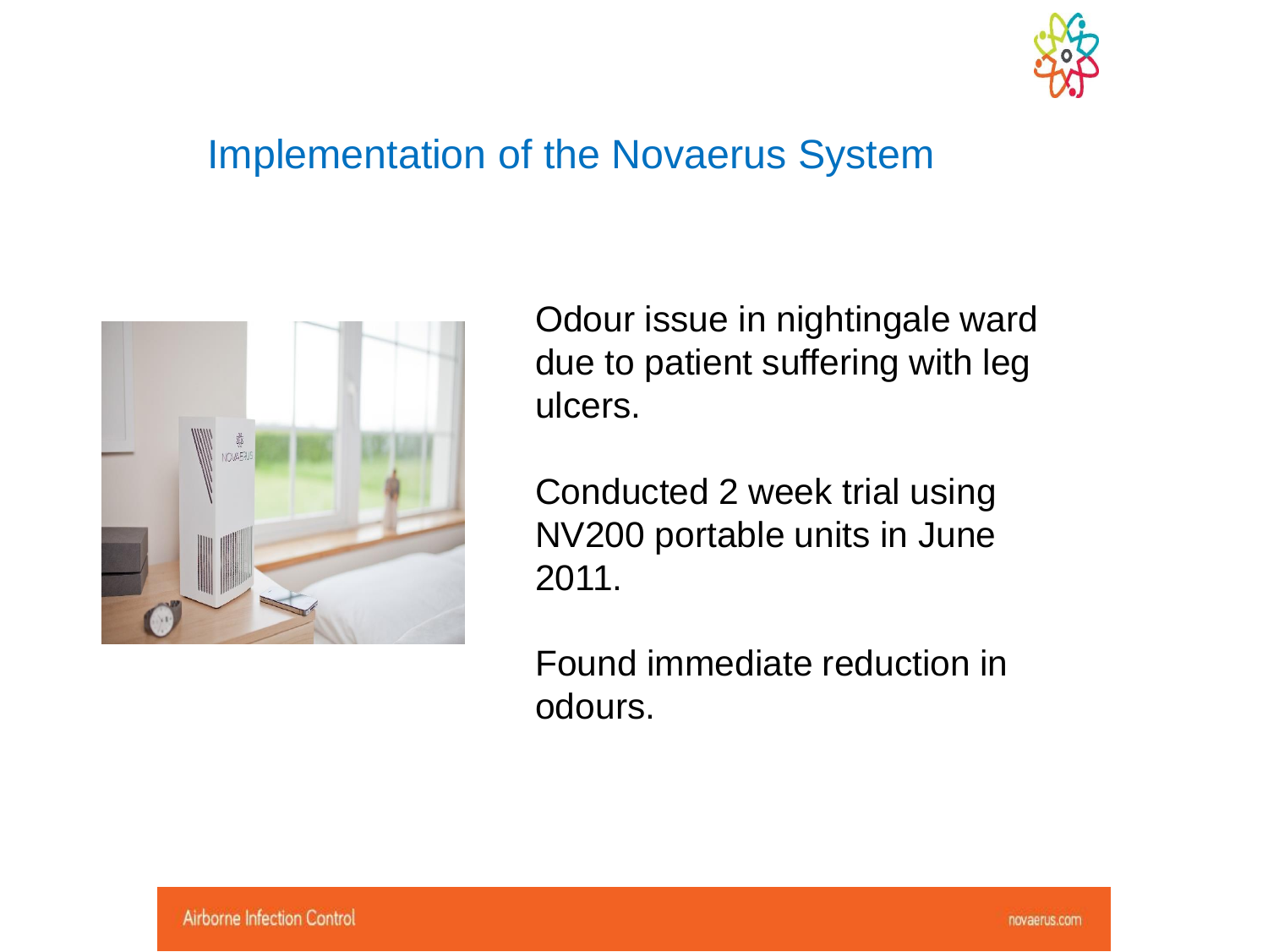

#### Results - Reduction in staff costs

#### A **46% reduction in staff sickness** in Ward A within first year – in comparison with wards B,C & D.

Average 12 hour agency shift is approx. €200.

#### Average **46%+ reduction in Agency Costs**

**Implications** 

- $\triangleright$  Reduced workload and pressure on permanent staff
- $\triangleright$  Patients familiar with permanent staff unfamiliar with agency staff, can cause disruption and upset for patients
- $\triangleright$  Reduction in training and administrative paperwork associated with agency staff
- $\triangleright$  Overall happier and healthier patients and staff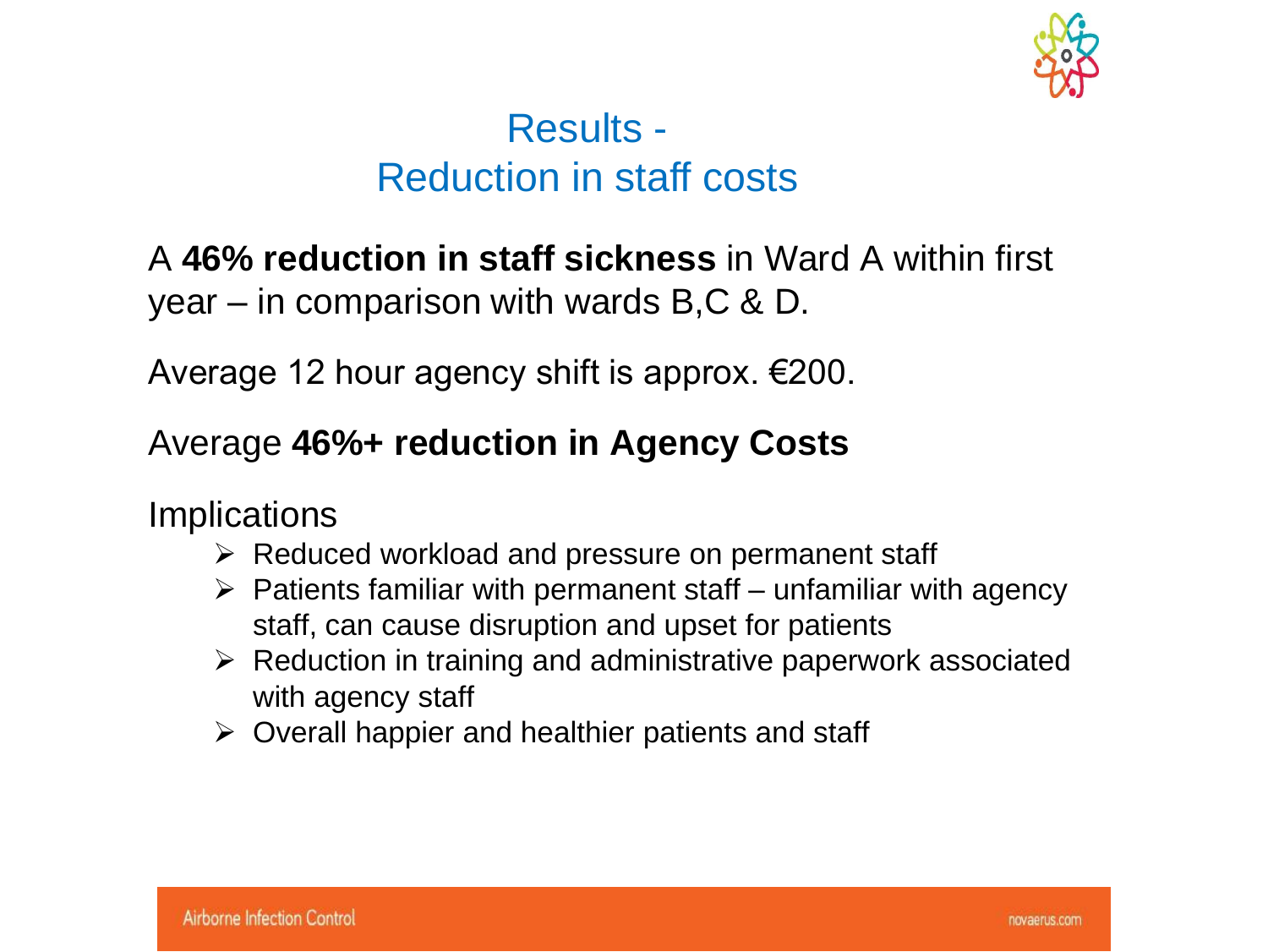

Loss of hours due to staff sickness Novaerus units installed Ward A – Oct 2011, Ward B – Sep 2012, Ward C – Dec 2012

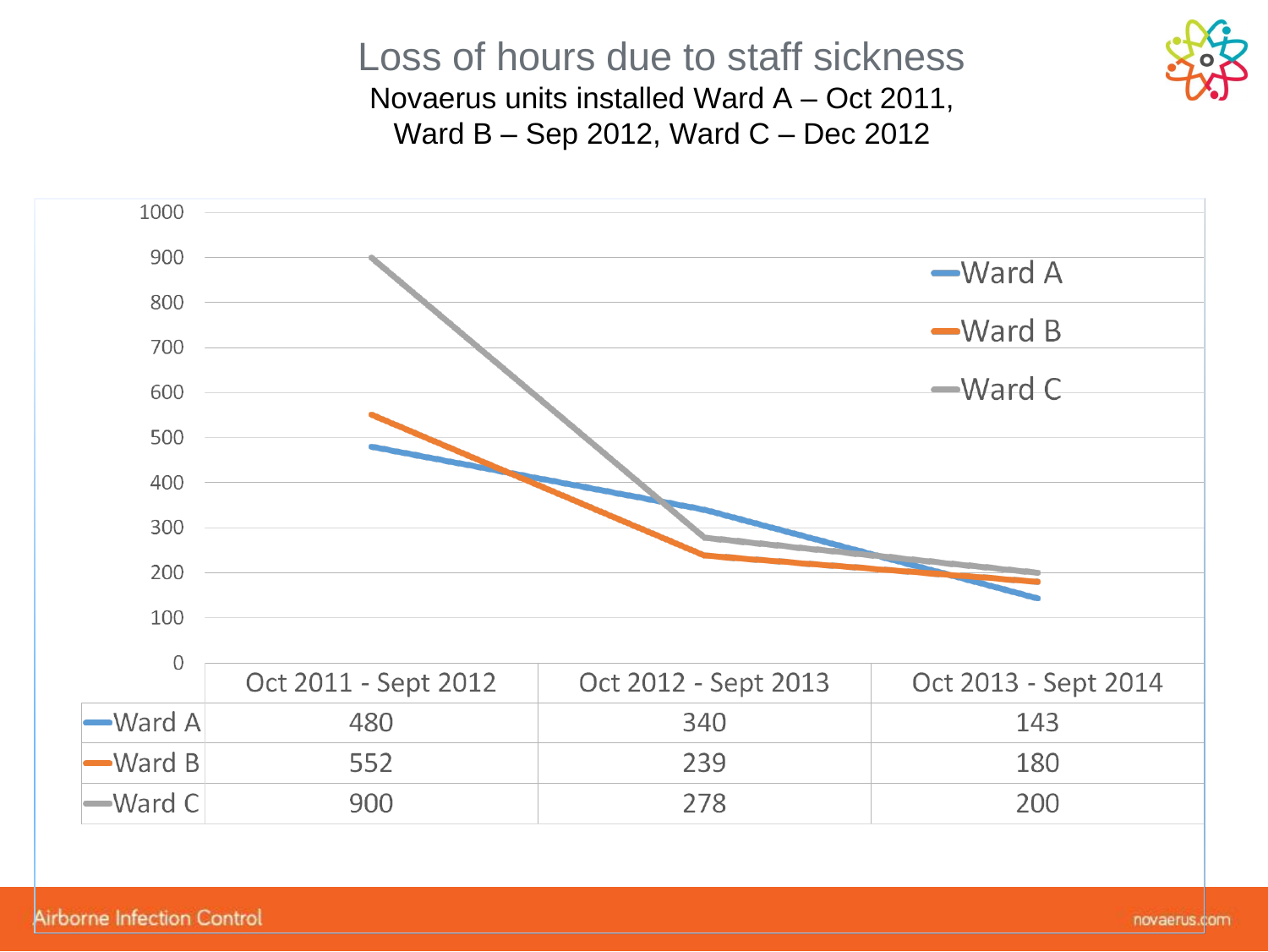

### Results

- **NO outbreaks** of MRSA, C. diff, Influenza, or Norovirus in wards with Novaerus units installed
- Continued decline in **staff sickness**
- Reduction in **odours** throughout the wards
- Reduction in **infections** and **antibiotic** use.
- Currently collating archived data on antibiotics use and infection rates in all four units from Oct 2008 to September 2014

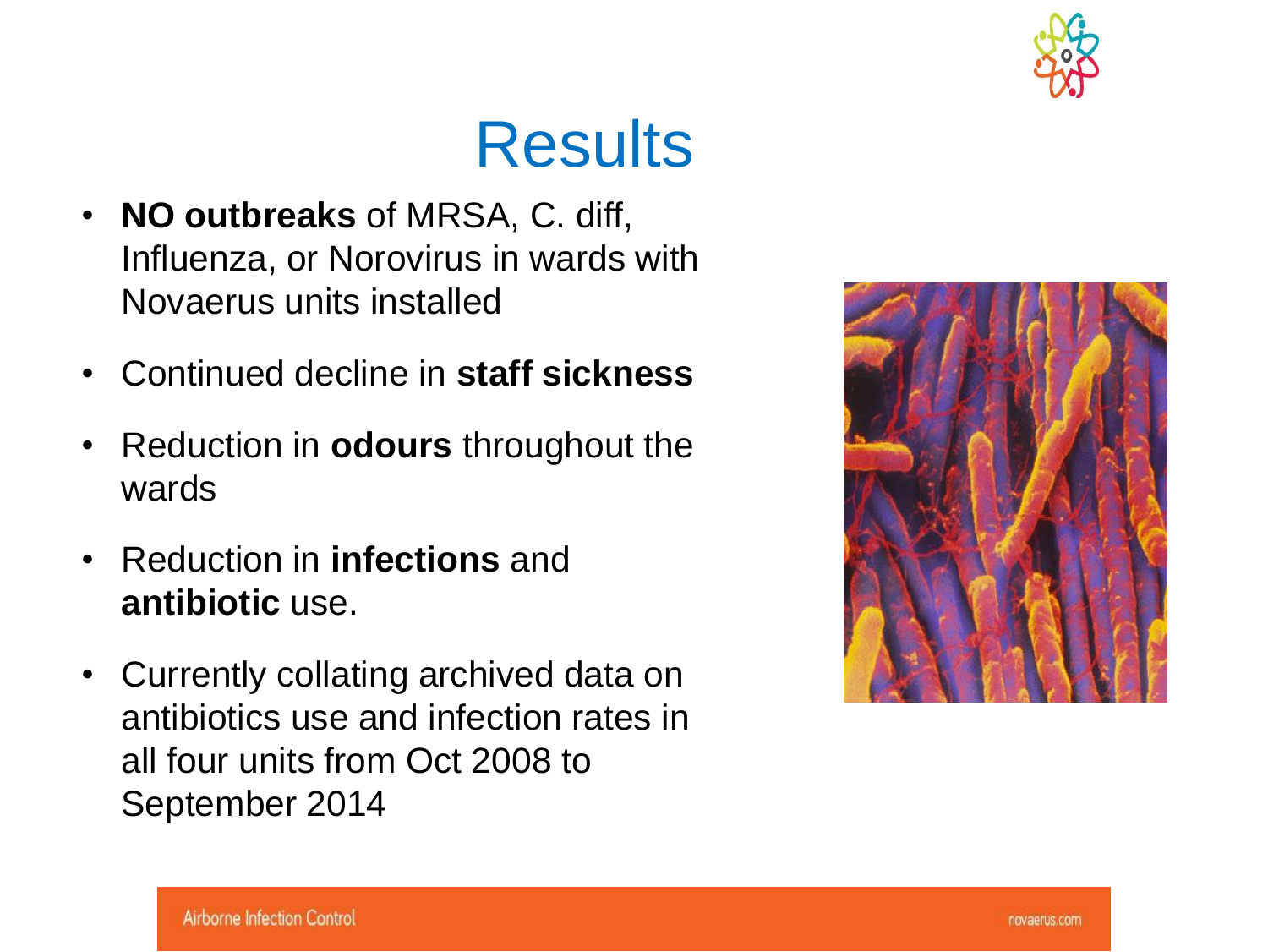## **PATIENT BENEFITS**

- Healthier patients
- Mobility improved
- Robust Immune system
- Improved appetite
- Respiratory issues improved
- Odour free environment